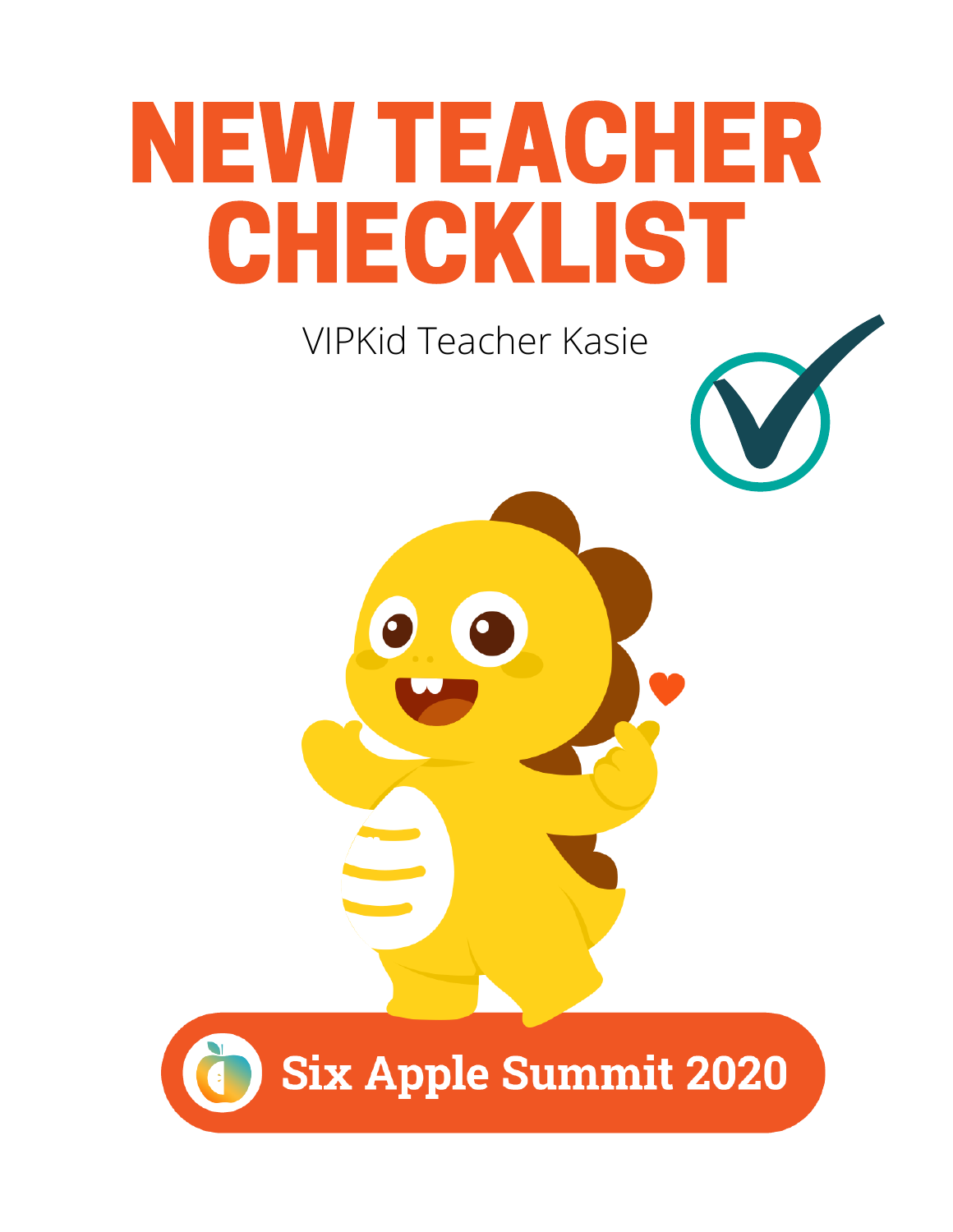## NEW TEACHER CHECKLIST

#### **Before Class:**

#### **Check Your Teaching Equipment**

- Check your internet and make sure that your computer or teaching device is updated and freshly restarted.

- Test your microphone, headset, webcam, and other peripherals you may have.

- Ensure you are running the latest version of the desktop (or iPad) app.

- Consider having a backup, such as a mobile hotspot or an extra teaching device. (I use an IPAD as a backup)

#### **Check Your Teaching Environment**

- Create a warm and inviting classroom.

- Make sure it is bright enough from the perspective of your students.

- Don't forget to decorate your classroom with rewards, mascots, realia, printables, etc.

- Teaching aids are great to not only help you teach more effectively but also leave a great impression on your students!

#### **Get Prepared**

- Enter the classroom early. Consider entering the classroom 10 minutes before the start time of your first class to make sure everything is working properly.

- Review the course content and student information in advance. Preparing for the class and getting to know your students will give them a better learning experience.

- Only open the time slots that you know you are able to teach.



VIPKid Teacher Kasie